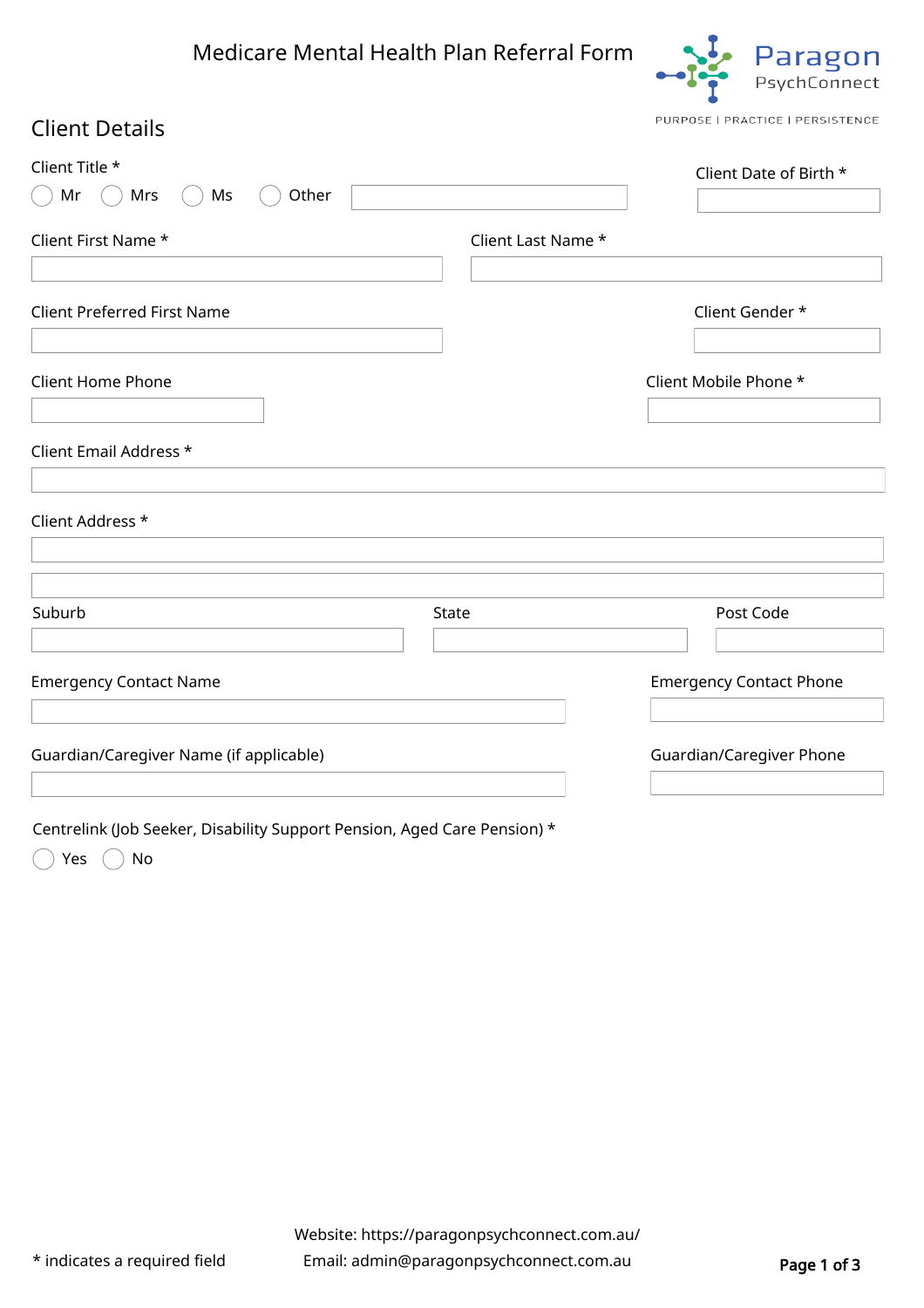

PURPOSE | PRACTICE | PERSISTENCE

| <b>Referrer Details</b> |
|-------------------------|
|-------------------------|

| Referring Doctor First Name *                                                                                        | Referring Doctor Last Name * |                      |           |
|----------------------------------------------------------------------------------------------------------------------|------------------------------|----------------------|-----------|
| Referring Doctor Provider                                                                                            |                              | Date of Referral *   |           |
| Referring Doctor Phone                                                                                               |                              | Referring Doctor Fax |           |
| Referring Doctor Email Address *                                                                                     |                              |                      |           |
| Referring Doctor Address                                                                                             |                              |                      |           |
|                                                                                                                      |                              |                      | Post Code |
| Suburb                                                                                                               | State                        |                      |           |
| Doctor Preferred Method of Communication *<br>Email<br>Phone<br>$ $ Fax<br>Letter<br><b>Psychological Conditions</b> |                              |                      |           |
|                                                                                                                      |                              |                      |           |
| <b>Other Medical Issues</b>                                                                                          |                              |                      |           |
|                                                                                                                      |                              |                      |           |

File Attachments

If you are filling in this form manually, please attach all relevant documents for this Private/Medicare form.

Website: <https://paragonpsychconnect.com.au/>